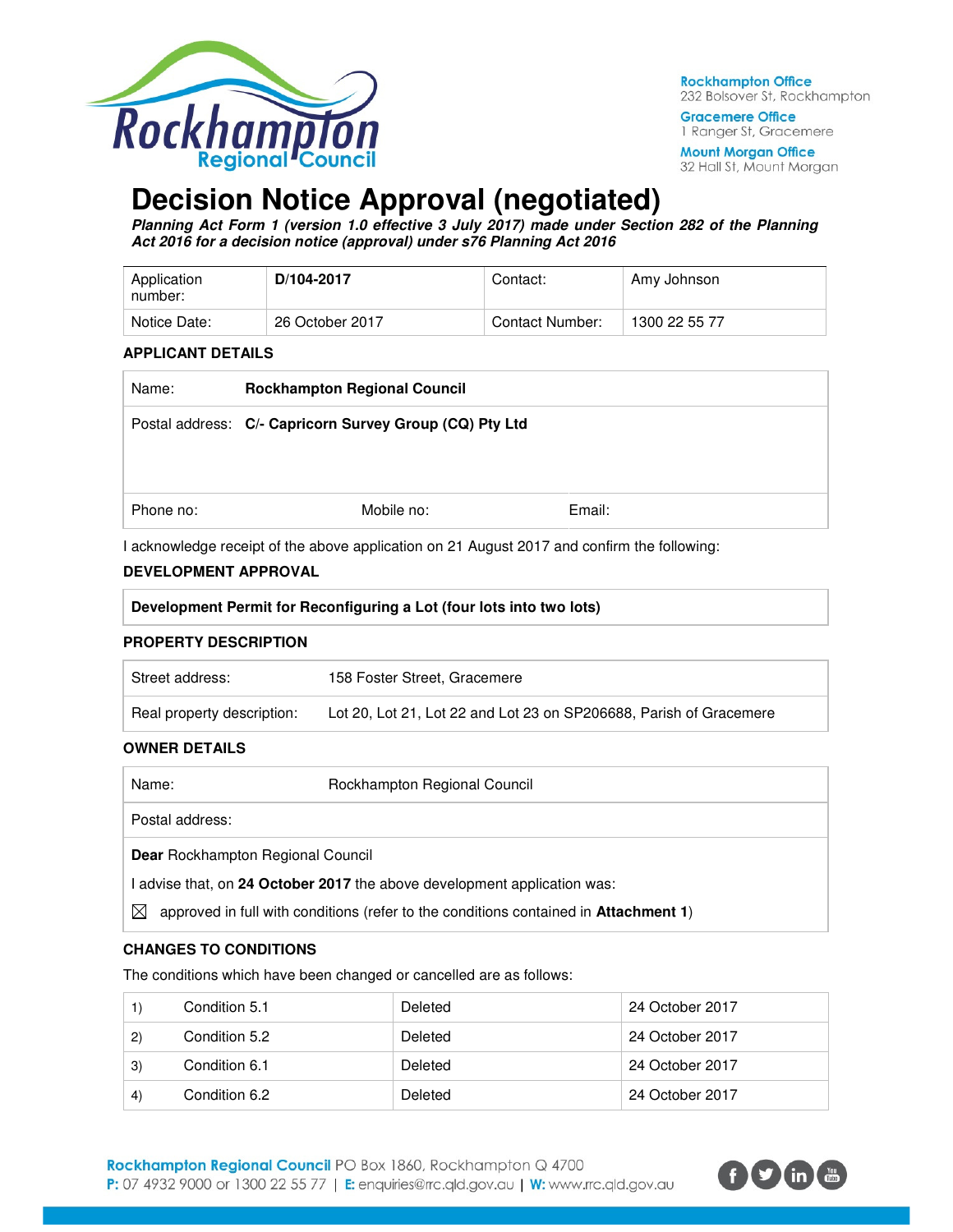# **1. DETAILS OF THE APPROVAL**

|                                                                                                                                                                            | <b>Development</b><br><b>Permit</b> | Preliminary<br>Approval |
|----------------------------------------------------------------------------------------------------------------------------------------------------------------------------|-------------------------------------|-------------------------|
| Development assessable under the planning scheme, a temporary<br>local planning instrument, a master plan or a preliminary approval<br>which includes a variation approval | $\bowtie$                           |                         |

# **2. CONDITIONS**

This approval is subject to the conditions in Attachment 1.

# **3. FURTHER DEVELOPMENT PERMITS REQUIRED NIL**

### **4. THE APPROVED PLANS**

# **The approved development must be completed and maintained generally in accordance with the approved drawings and documents:**

| Drawing/report title        | <b>Prepared by</b>     | Date | Reference<br>number | Version/<br><b>Issue</b> |
|-----------------------------|------------------------|------|---------------------|--------------------------|
| <b>Reconfiguration Plan</b> | Capricorn Survey Group |      | 6831-01-ROL         |                          |

# **5. CURRENCY PERIOD FOR THE APPROVAL (S.85)**

The standard relevant periods stated in section 85 of Planning Act 20016 apply to each aspect of development in this approval, if not stated in the conditions of approval attached.

# **6. STATEMENT OF REASONS**

| Description of the<br>development      | The proposed development is for Reconfiguring a Lot (four lots into two lots)                                                                                                                                                                                                                                                                             |  |  |
|----------------------------------------|-----------------------------------------------------------------------------------------------------------------------------------------------------------------------------------------------------------------------------------------------------------------------------------------------------------------------------------------------------------|--|--|
| <b>Assessment</b><br><b>Benchmarks</b> | The proposed development was assessed against the following assessment<br>benchmarks:                                                                                                                                                                                                                                                                     |  |  |
|                                        | Medium Impact Industry Zone Code;                                                                                                                                                                                                                                                                                                                         |  |  |
|                                        | Access, Parking and Transport Code;<br>٠                                                                                                                                                                                                                                                                                                                  |  |  |
|                                        | Filling and Excavation Code;<br>٠                                                                                                                                                                                                                                                                                                                         |  |  |
|                                        | Landscape Code;<br>٠                                                                                                                                                                                                                                                                                                                                      |  |  |
|                                        | Reconfiguring a Lot Code;<br>٠                                                                                                                                                                                                                                                                                                                            |  |  |
|                                        | Stormwater Management Code; and<br>٠                                                                                                                                                                                                                                                                                                                      |  |  |
|                                        | Water and Sewer Code<br>$\bullet$                                                                                                                                                                                                                                                                                                                         |  |  |
| <b>Reasons for decision</b>            | Assessment of the development against the relevant zone purpose, planning<br>scheme codes and planning scheme policies demonstrates that the proposed<br>development will not cause significant adverse impacts on the surrounding<br>natural environment, built environment and infrastructure, community<br>facilities, or local character and amenity. |  |  |

# **7. RIGHTS OF APPEAL**

The rights of an applicant to appeal to a tribunal or the Planning and Environment Court against a decision about a development application are set out in chapter 6, part 1 of the Planning Act 2016. For particular applications, there may also be a right to make an application for a declaration by a tribunal (see chapter 6, part 2 of the Planning Act 2016).

### Appeal by an applicant

An applicant for a development application may appeal to the Planning and Environment Court against the following: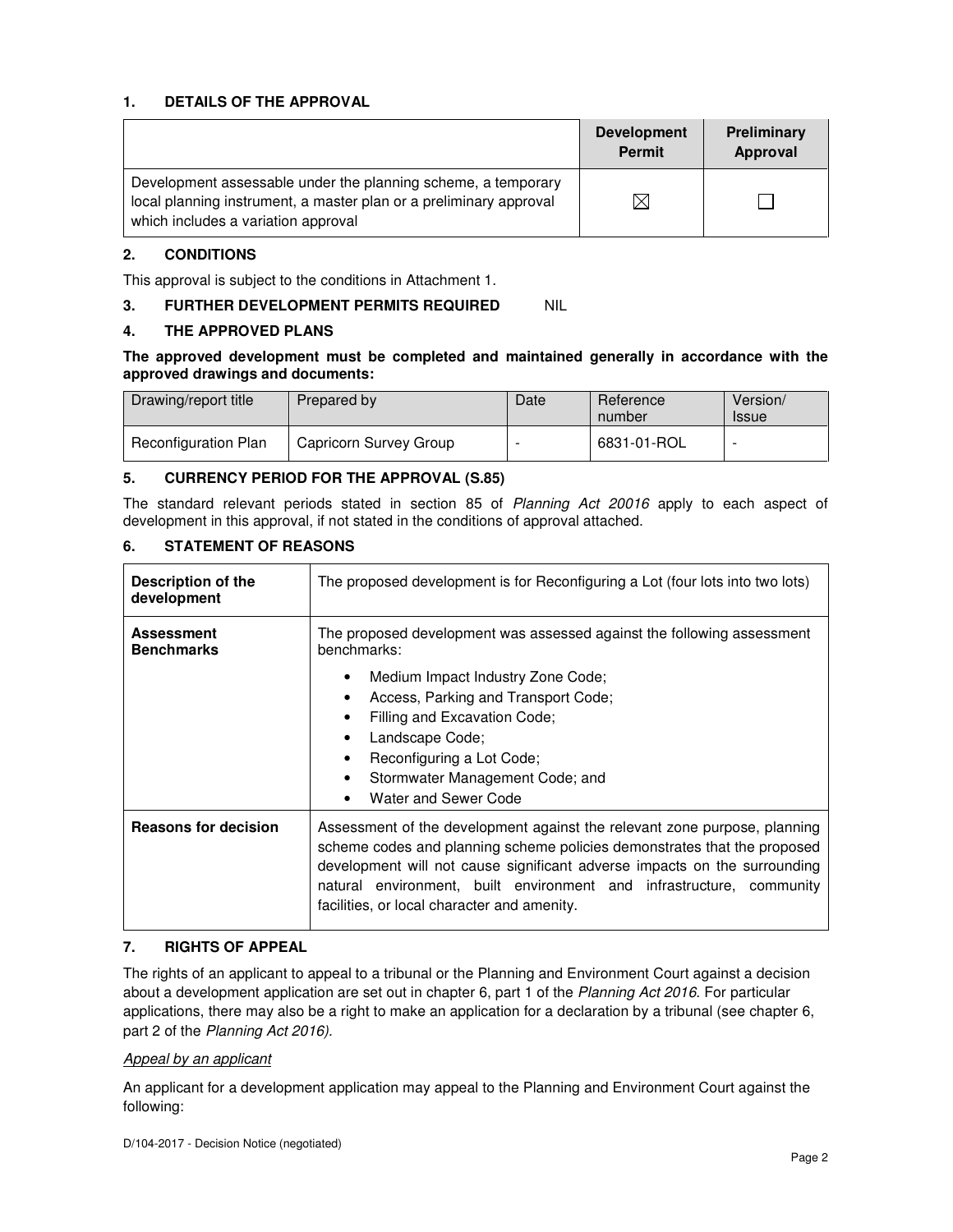- the refusal of all or part of the development application
- a provision of the development approval
- the decision to give a preliminary approval when a development permit was applied for
- a deemed refusal of the development application.

An applicant may also have a right to appeal to the Development tribunal. For more information, see schedule 1 of the Planning Act 2016.

The timeframes for starting an appeal in the Planning and Environment Court are set out in section 229 of the Planning Act 2016.

**Attachment 2** is an extract from the Planning Act 2016 that sets down the applicant's appeal rights and the appeal rights of a submitter.

### **8. WHEN THE DEVELOPMENT APPROVAL TAKES EFFECT**

This development approval takes effect:

From the time the decision notice is given  $-$  if there is no submitter and the applicant does not appeal the decision to the court.

Or

When the submitter's appeal period ends  $-$  if there is a submitter and the applicant does not appeal the decision to the court.

Or

Subject to the decision of the court, when the appeal is finally decided  $-$  if an appeal is made to the court.

This approval will lapse unless substantially commenced within the above stated relevant periods (refer to sections 85 of Planning Act 2016 for further details).

### **9. ASSESSMENT MANAGER**

| Name: | Amanda O'Mara                 | Signature: | Date: | 26 October 2017 |
|-------|-------------------------------|------------|-------|-----------------|
|       | <b>ACTING COORDINATOR</b>     |            |       |                 |
|       | <b>DEVELOPMENT ASSESSMENT</b> |            |       |                 |

### **Attachment 1 – Conditions of the approval**

**Part 1 – Conditions imposed by the assessment manager** [Note: where a condition is imposed about infrastructure under Chapter 4 of the Planning Act 2016, the relevant provision of the Act under which this condition was imposed must be specified.]

### **Attachment 2—Extract on appeal rights**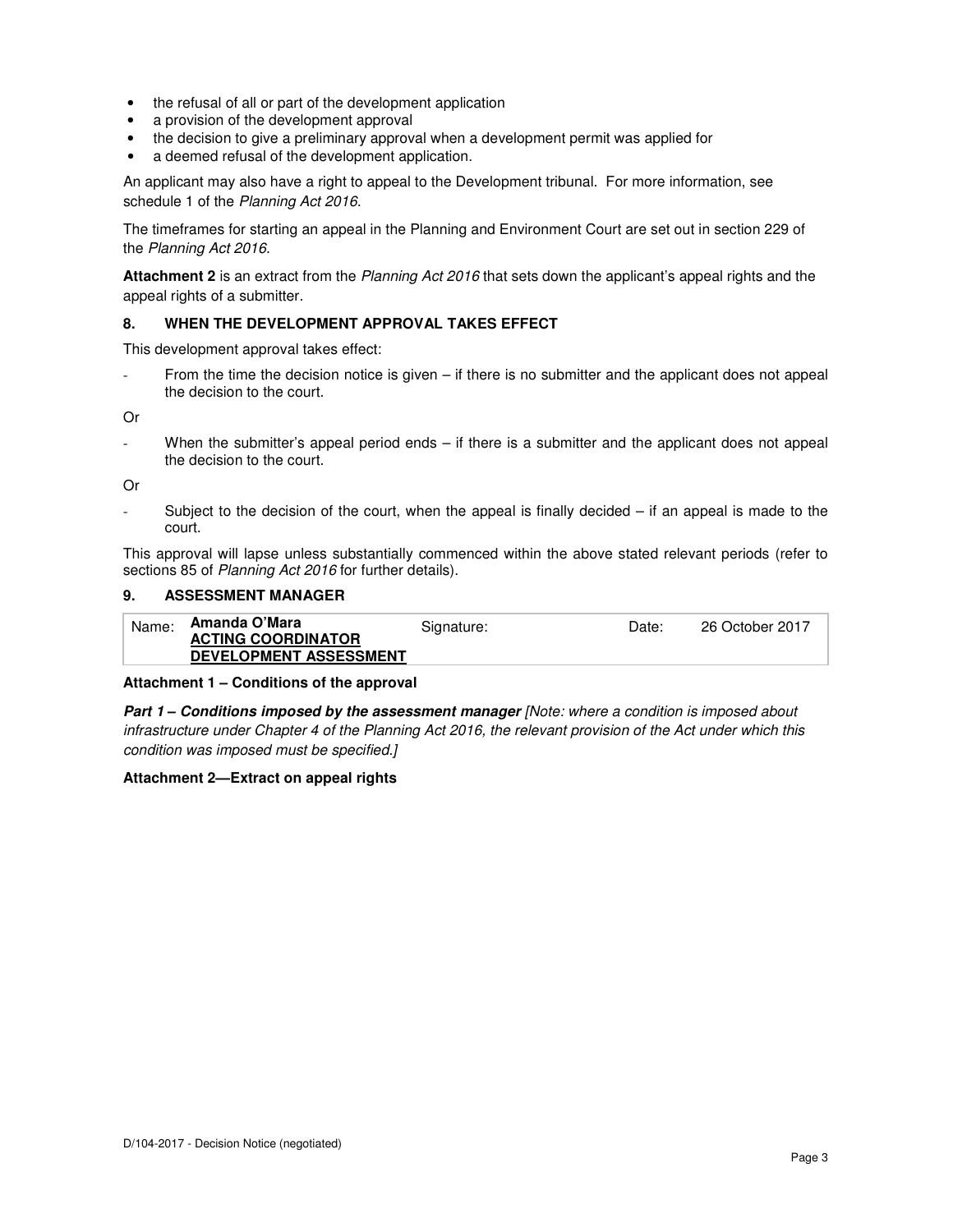

# **Attachment 1 – Part 1**

# **Rockhampton Regional Council Conditions**

PLANNING ACT 2016

# 1.0 ADMINISTRATION

- 1.1 The Developer and his employee, agent, contractor or invitee is responsible for ensuring compliance with the conditions of this development approval.
- 1.2 Where these Conditions refer to "Council" in relation to requiring Council to approve or to be satisfied as to any matter, or conferring on the Council a function, power or discretion, that role may be fulfilled in whole or in part by a delegate appointed for that purpose by the Council.
- 1.3 All conditions, works, or requirements of this development approval must be undertaken and completed.
	- 1.3.1 to Council's satisfaction;
	- 1.3.2 at no cost to Council; and
	- 1.3.3 prior to the issue of the Compliance Certificate for the Survey Plan,

unless otherwise stated.

- 1.4 Infrastructure requirements of this development approval must be contributed to the relevant authorities, where applicable, at no cost to Council, prior to the issue of the Compliance Certificate for the Survey Plan, unless otherwise stated.
- 1.5 All works must be designed, constructed and maintained in accordance with the relevant Council policies, guidelines and standards, unless otherwise stated.
- 1.6 All engineering drawings/specifications, design and construction works must be in accordance with the requirements of the relevant Australian Standards and must be approved, supervised and certified by a Registered Professional Engineer of Queensland.

# 2.0 APPROVED PLANS AND DOCUMENTS

2.1 The approved development must be completed and maintained generally in accordance with the approved plans and documents, except where amended by any condition of this development approval:

| Drawing/report title        |                               | Date                     | Reference   | Version/     |
|-----------------------------|-------------------------------|--------------------------|-------------|--------------|
| Prepared by                 |                               |                          | number      | <b>Issue</b> |
| <b>Reconfiguration Plan</b> | <b>Capricorn Survey Group</b> | $\overline{\phantom{0}}$ | 6831-01-ROL |              |

- 2.2 Where there is any conflict between the conditions of this development approval and the details shown on the approved plans and documents, the conditions of this development approval must prevail.
- 2.3 Where conditions require the above plans or documents to be amended, the revised document(s) must be submitted for approval by Council prior to the sealing of the survey plan.
- 3.0 SEWERAGE WORKS
- 3.1 All sewerage works must be designed and constructed in accordance with the approved plan (refer to condition 2.1), Capricorn Municipal Development Guidelines, Water Supply (Safety and Reliability) Act 2008, and Plumbing and Drainage Act 2002.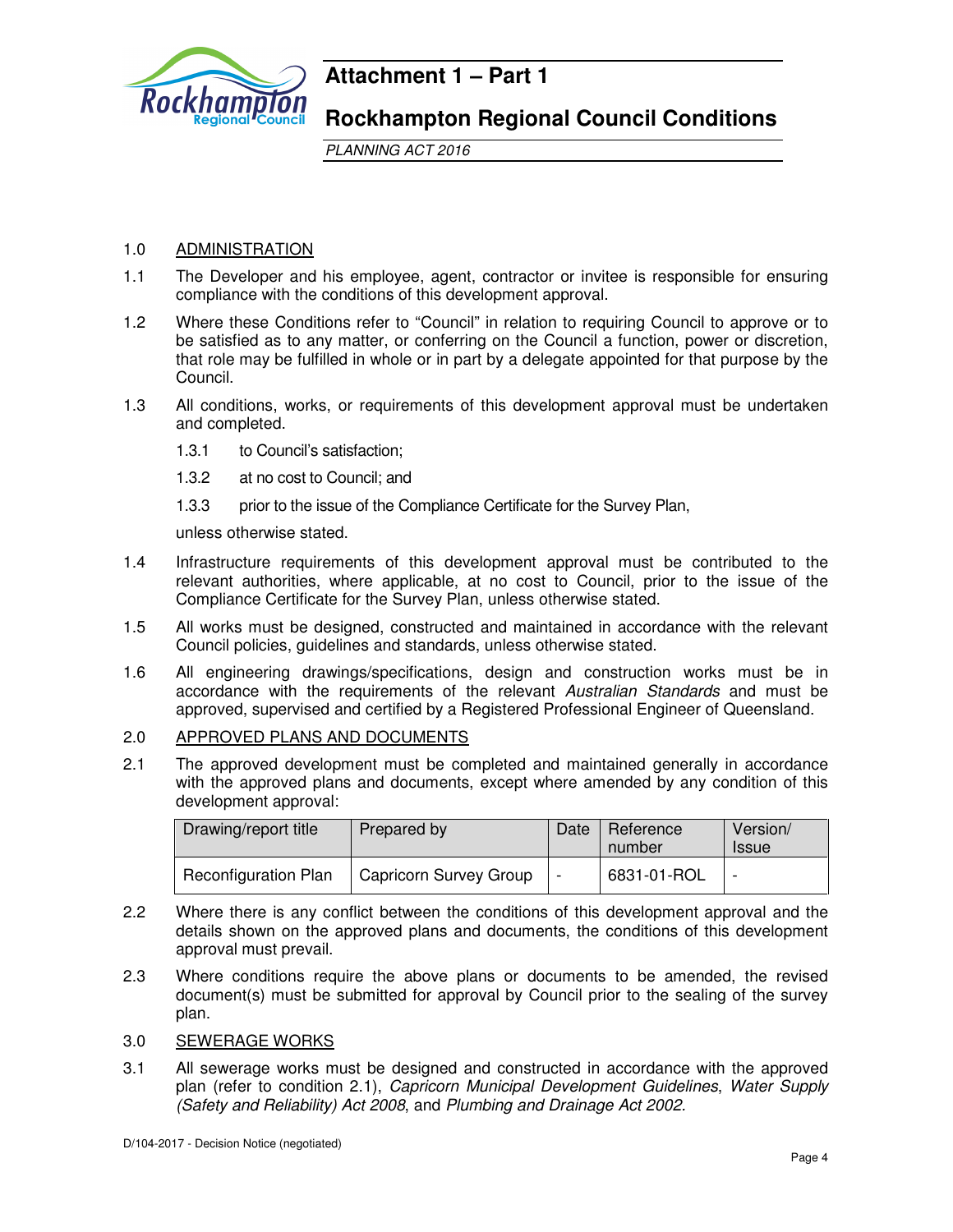- 3.2 All lots within the development must be connected to Council's reticulated sewerage network. Each lot must be provided with its own separate sewerage connection point, located wholly within its respective property boundary.
- 3.3 All redundant sewerage connection point(s) must be disconnected.
- 3.4 A new sewerage connection point must be provided for proposed Lot 9 from the proposed new access chamber to be constructed on the existing sewerage main traversing the site.
- 3.5 Easements must be provided over all sewerage infrastructure located within private property. The easement location(s) and width(s) must be in accordance with the requirements of the Capricorn Municipal Development Guidelines.

# 4.0 WATER WORKS

- 4.1 All lots within the development must be connected to Council's reticulated water network.
- 4.2 Any redundant water connection points must be disconnected.

### 5.0 ASSET MANAGEMENT

- 5.1 Any alteration necessary to electricity, telephone, water mains, sewerage mains, and/or public utility installations resulting from the development or in connection with the development, must be undertaken and completed at no cost to Council.
- 5.2 Any damage to existing stormwater, water supply and sewerage infrastructure, kerb and channel, pathway or roadway (including removal of concrete slurry from public land and Council infrastructure), that occurs while any works are being carried out in association with this development approval must be repaired at full cost to the developer. This includes the reinstatement of any existing traffic signs or pavement markings that may have been removed or damaged.
- 5.3 'As Constructed' information pertaining to assets to be handed over to Council and those which may have an impact on Council's existing and future assets must be provided prior to the issue of the Compliance Certificate for the Survey Plan. This information must be provided in accordance with the Asset Design and As Constructed Manual (ADAC).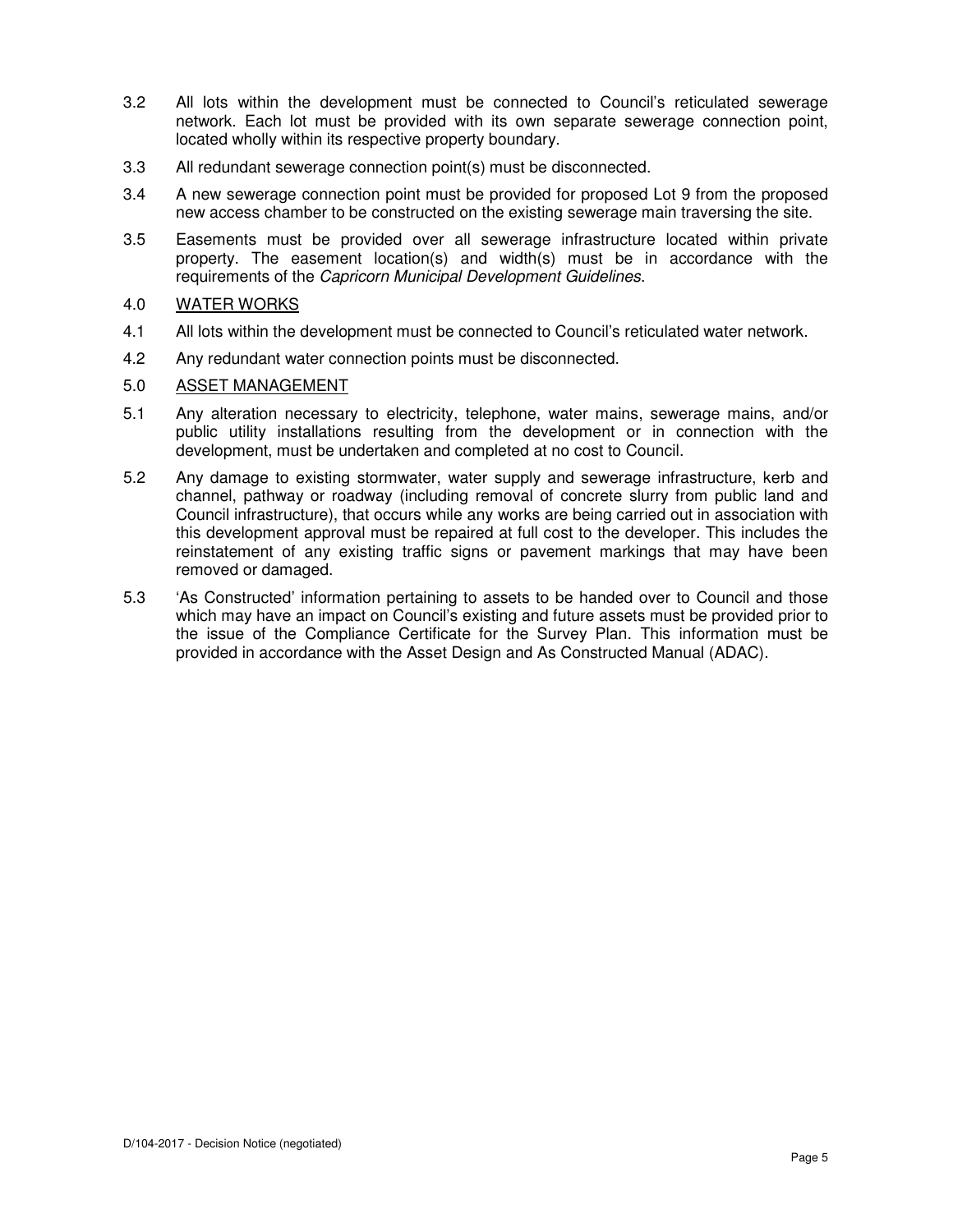

# **Attachment 2 - Appeal Rights**

PLANNING ACT 2016

The following is an extract from the Planning Act 2016 (Chapter 6)

### **Appeal rights**

### **229 Appeals to tribunal or P&E Court**

- (1) Schedule 1 states—
	- (a) matters that may be appealed to— (i) either a tribunal or the P&E Court; or
	- (ii) only a tribunal; or
	- (iii) only the P&E Court; and
	- (b) the person—
		- (i) who may appeal a matter (the **appellant**); and (ii) who is a respondent in an appeal of the matter; and (iii) who is a co-respondent in an appeal of the matter; and
		- (iv) who may elect to be a co-respondent in an appeal of the matter.
- (2) An appellant may start an appeal within the appeal period.
- (3) The **appeal period** is—
	- (a) for an appeal by a building advisory agency—10 business days after a decision notice for the decision is given to the agency or
	- (b) for an appeal against a deemed refusal—at any time after the deemed refusal happens; or
	- (c) for an appeal against a decision of the Minister, under chapter 7, part 4, to register premises or to renew the registration of premises—20 business days after a notice is published under section 269(3)(a) or (4); or
	- (d) for an appeal against an infrastructure charges notice—20 business days after the infrastructure charges notice is given to the person; or
	- (e) for an appeal about a deemed approval of a development application for which a decision notice has not been given—30 business days after the applicant gives the deemed approval notice to the assessment manager; or
	- (f) for any other appeal—20 business days after a notice of the decision for the matter, including an enforcement notice, is given to the person.
	- Note—

See the P&E Court Act for the court's power to extend the appeal period.

- (4) Each respondent and co-respondent for an appeal may be heard in the appeal.
- (5) If an appeal is only about a referral agency's response, the assessment manager may apply to the tribunal or P&E Court to withdraw from the appeal.
- (6) To remove any doubt, it is declared that an appeal against an infrastructure charges notice must not be about—
	- (a) the adopted charge itself; or
	- (b) for a decision about an offset or refund—
		- (i) the establishment cost of trunk infrastructure identified in a LGIP; or
	- (ii) the cost of infrastructure decided using the method included in the local government's charges resolution.

### **230 Notice of appeal**

- (1) An appellant starts an appeal by lodging, with the registrar of the tribunal or P&E Court, a notice of appeal that— (a) is in the approved form; and
- (b) succinctly states the grounds of the appeal. (2) The notice of appeal must be accompanied by the
- required fee. (3) The appellant or, for an appeal to a tribunal, the registrar must, within the service period, give a copy of the notice of appeal to—
	- (a) the respondent for the appeal; and
	- D/104-2017 Decision Notice (negotiated)
- (b) each co-respondent for the appeal; and
- (c) for an appeal about a development application under schedule 1, table 1, item 1—each principal submitter for the development application; and
- (d) for an appeal about a change application under schedule 1, table 1, item 2—each principal submitter for the change application; and
- (e) each person who may elect to become a corespondent for the appeal, other than an eligible submitter who is not a principal submitter in an appeal under paragraph (c) or (d); and
- (f) for an appeal to the P&E Court—the chief executive; and
- (g) for an appeal to a tribunal under another Act—any
- other person who the registrar considers appropriate. (4) The **service period** is—
	- (a) if a submitter or advice agency started the appeal in the P&E Court—2 business days after the appeal is started; or
	- (b) otherwise—10 business days after the appeal is started.
- (5) A notice of appeal given to a person who may elect to be a co-respondent must state the effect of subsection
- (6) A person elects to be a co-respondent by filing a notice of election, in the approved form, within 10 business days after the notice of appeal is given to the person*.*

### **231 Other appeals**

- (1) Subject to this chapter, schedule 1 and the P&E Court Act, unless the Supreme Court decides a decision or other matter under this Act is affected by jurisdictional error, the decision or matter is non-appealable.
- (2) The Judicial Review Act 1991, part 5 applies to the decision or matter to the extent it is affected by jurisdictional error.
- (3) A person who, but for subsection (1) could have made an application under the Judicial Review Act 1991 in relation to the decision or matter, may apply under part 4 of that Act for a statement of reasons in relation to the decision or matter.
- (4) In this section— **decision** includes—
	- (a) conduct engaged in for the purpose of making a decision; and
	- (b) other conduct that relates to the making of a decision; and
	- (c) the making of a decision or the failure to make a decision; and
	- (d) a purported decision; and
	- (e) a deemed refusal.
- **non-appealable**, for a decision or matter, means the decision or matter—
	- (a) is final and conclusive; and
	- (b) may not be challenged, appealed against, reviewed, quashed, set aside or called into question in any other way under the Judicial Review Act 1991 or otherwise, whether by the Supreme Court, another court, a tribunal or another entity; and
	- (c) is not subject to any declaratory, injunctive or other order of the Supreme Court, another court, a tribunal or another entity on any ground.

### **232 Rules of the P&E Court**

- (1) A person who is appealing to the P&E Court must comply with the rules of the court that apply to the appeal.
- (2) However, the P&E Court may hear and decide an appeal even if the person has not complied with rules of the P&E Court.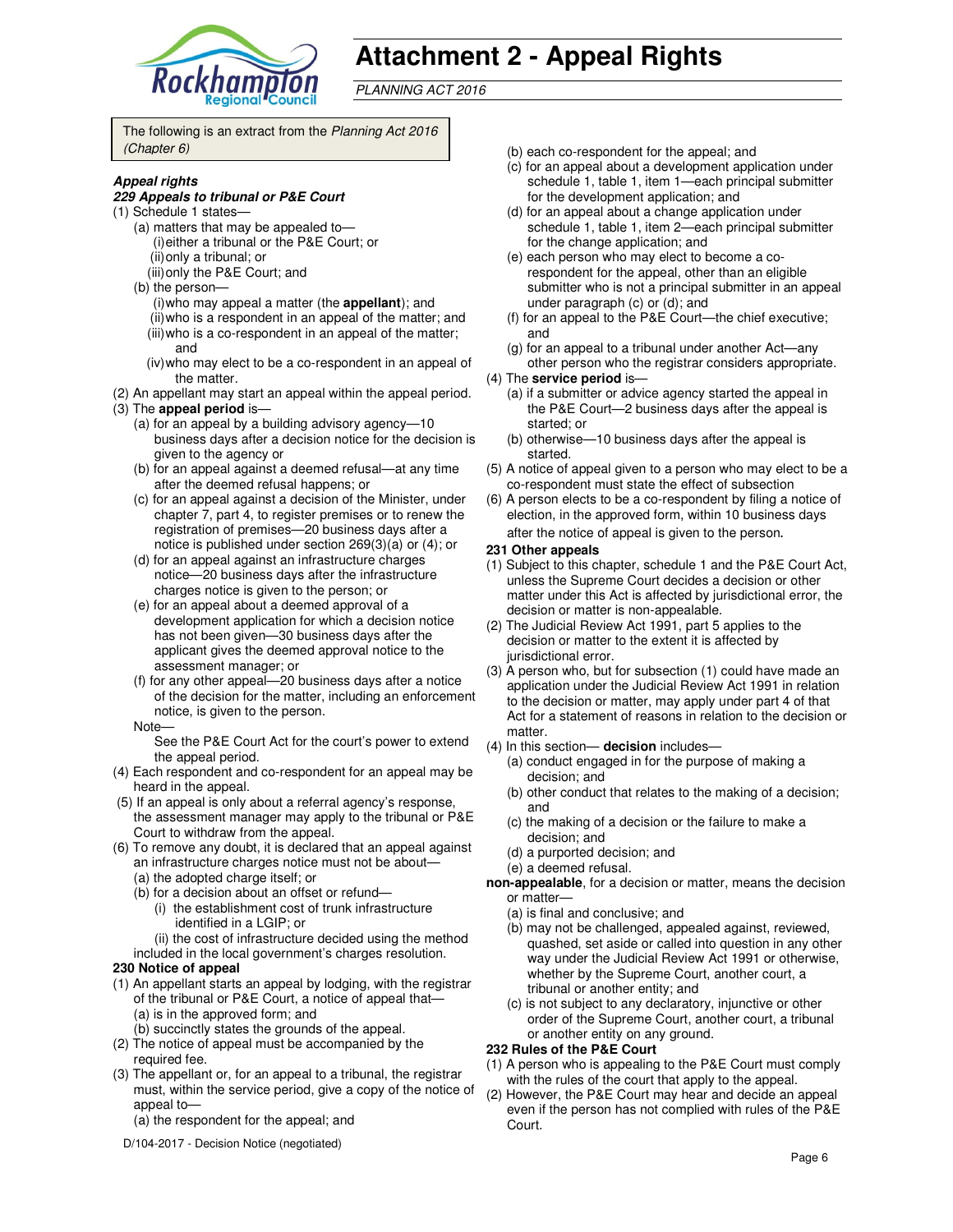

# **Appeal Rights**

PLANNING ACT 2016

# **Schedule 1**

#### **Appeals section 229 1 Appeal rights and parties to appeals**

- (1) Table 1 states the matters that may be appealed to—(a) the P&E court; or (b) a tribunal.
- (2) However, table 1 applies to a tribunal only if the matter involves—
	- (a) the refusal, or deemed refusal of a development application, for—
	- (i) a material change of use for a classified building; or
	- (ii) operational work associated with building work, a retaining wall, or a tennis court; or
	- (b) a provision of a development approval for—
	- (i) a material change of use for a classified building; or
- (ii) operational work associated with building work, a retaining wall, or a tennis court; or
	- (c) if a development permit was applied for—the decision to give a preliminary approval for—
		- (i) a material change of use for a classified building; or
		- (ii) operational work associated with building work, a retaining wall, or a tennis court; or
	- (d) a development condition if—
		- (i) the development approval is only for a material change of use that involves the use of a building classified under the Building Code as a class 2 building; and
		- (ii) the building is, or is proposed to be, not more than 3 storeys; and
		- (iii) the proposed development is for not more than 60 sole-occupancy units; or
	- (e) a decision for, or a deemed refusal of, an extension application for a development approval that is only for a material change of use of a classified building; or
	- (f) a decision for, or a deemed refusal of, a change application for a development approval that is only for a material change of use of a classified building; or
	- (g) a matter under this Act, to the extent the matter relates to—
		- (i) the Building Act, other than a matter under that Act that may or must be decided by the Queensland Building and Construction Commission; or
		- (ii) the Plumbing and Drainage Act, part 4 or 5; or
	- (h) a decision to give an enforcement notice in relation to a matter under paragraphs (a) to (g); or
	- (i) a decision to give an infrastructure charges notice; or
	- (j) the refusal, or deemed refusal, of a conversion application; or
	- (k) a matter that, under another Act, may be appealed to the tribunal; or
	- (l) a matter prescribed by regulation.
- (3) Also, table 1 does not apply to a tribunal if the matter
- involves—
	- (a) for a matter in subsection  $(2)(a)$  to  $(d)$ 
		- (i) a development approval for which the development application required impact assessment; and
		- (ii) a development approval in relation to which the assessment manager received a properly made submission for the development application; or
	- (b) a provision of a development approval about the identification or inclusion, under a variation approval, of a matter for the development.
- (4) Table 2 states the matters that may be appealed only to the P&E Court.
- (5) Table 3 states the matters that may be appealed only to the tribunal.
- (6) In each table—
	- (a) column 1 states the appellant in the appeal; and
	- (b) column 2 states the respondent in the appeal; and
	- (c) column 3 states the co-respondent (if any) in the appeal; and
	- (d) column 4 states the co-respondents by election (if any) in the appeal.
- $(7)$  If the chief executive receives a notice of appeal under section  $230(3)(f)$ , the chief executive may elect to be a corespondent in the appeal.

# **Table 1**

### **Appeals to the P&E Court and, for certain matters, to a tribunal**

1. Development applications

An appeal may be made against—

(a) the refusal of all or part of the development application; or

(b) the deemed refusal of the development application; or

(c) a provision of the development approval; or

(d) if a development permit was applied for—the decision to give a preliminary approval.

| Column 1      | Column 2                  | Column 3                                                                                           | Column 4                                                                                                                                     |
|---------------|---------------------------|----------------------------------------------------------------------------------------------------|----------------------------------------------------------------------------------------------------------------------------------------------|
| Appellant     | Respondent                | Co-respondent                                                                                      | Co-respondent by election                                                                                                                    |
|               |                           | (if any)                                                                                           | $($ if anv $)$                                                                                                                               |
| The applicant | The assessment<br>manager | If the appeal is about<br>a concurrence<br>agency's referral<br>response—the<br>concurrence agency | 1 A concurrence agency that is<br>not a co-respondent<br>2 If a chosen Assessment<br>manager is the respondent-<br>the prescribed assessment |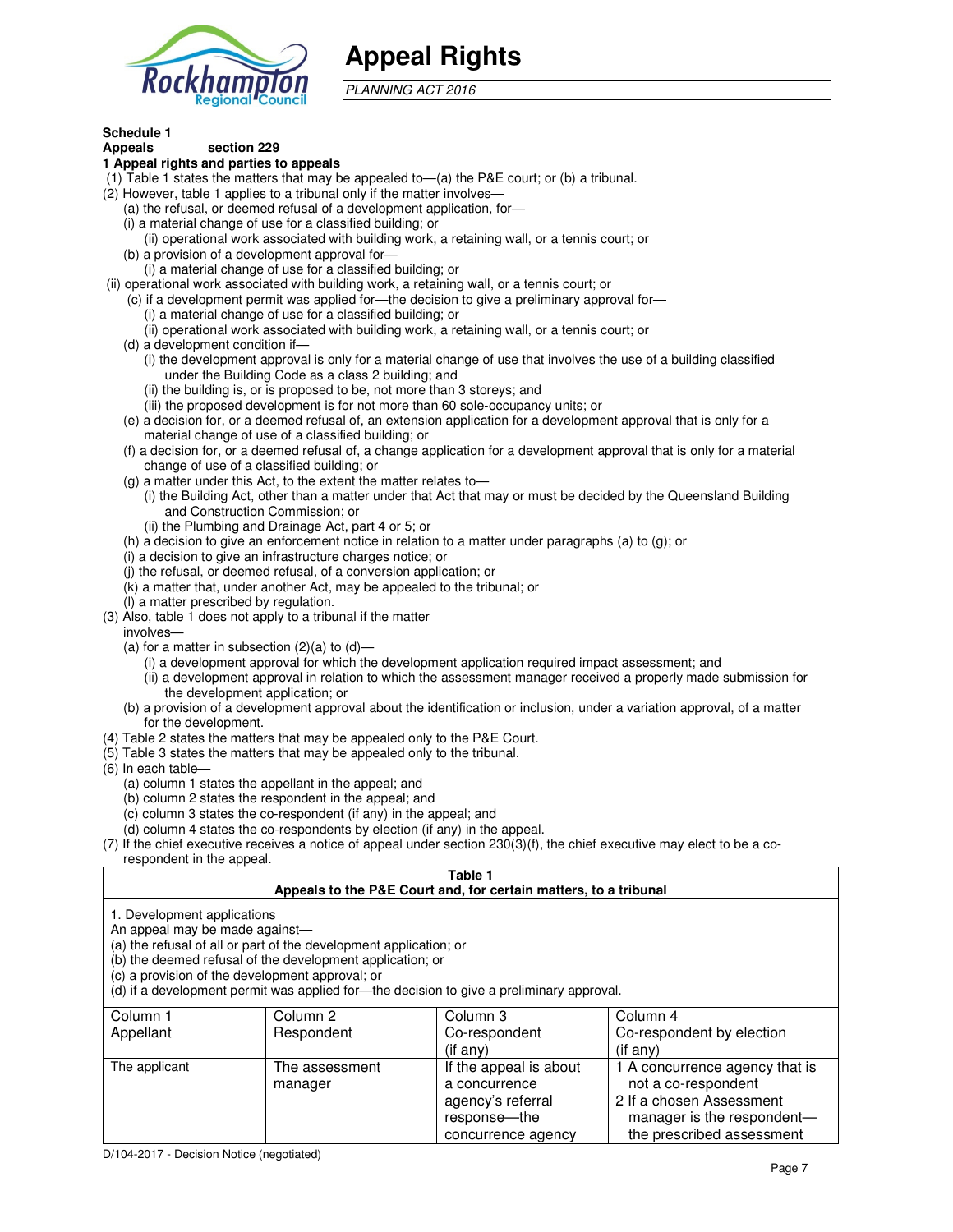| Table 1<br>Appeals to the P&E Court and, for certain matters, to a tribunal                                                                                                                                                                                                                                                                                                                                                                                                                                                                                                                                                                                                                                                                                                                                                                                                                 |                                   |                                                                 |                                                                                                                                                                                                                                                                                                                                                 |
|---------------------------------------------------------------------------------------------------------------------------------------------------------------------------------------------------------------------------------------------------------------------------------------------------------------------------------------------------------------------------------------------------------------------------------------------------------------------------------------------------------------------------------------------------------------------------------------------------------------------------------------------------------------------------------------------------------------------------------------------------------------------------------------------------------------------------------------------------------------------------------------------|-----------------------------------|-----------------------------------------------------------------|-------------------------------------------------------------------------------------------------------------------------------------------------------------------------------------------------------------------------------------------------------------------------------------------------------------------------------------------------|
|                                                                                                                                                                                                                                                                                                                                                                                                                                                                                                                                                                                                                                                                                                                                                                                                                                                                                             |                                   |                                                                 | manager<br>3 Any eligible advice agency for<br>the application<br>4 Any eligible submitter for the<br>application                                                                                                                                                                                                                               |
| 2. Change applications<br>An appeal may be made against-<br>(a) a responsible entity's decision for a change application, other than a decision made by the P&E court; or<br>(b) a deemed refusal of a change application.                                                                                                                                                                                                                                                                                                                                                                                                                                                                                                                                                                                                                                                                  |                                   |                                                                 |                                                                                                                                                                                                                                                                                                                                                 |
| Column 1<br>Appellant                                                                                                                                                                                                                                                                                                                                                                                                                                                                                                                                                                                                                                                                                                                                                                                                                                                                       | Column <sub>2</sub><br>Respondent | Column 3<br>Co-respondent<br>(if any)                           | Column <sub>4</sub><br>Co-respondent by election<br>(if any)                                                                                                                                                                                                                                                                                    |
| 1 The applicant<br>2 If the responsible<br>entity is the<br>assessment<br>manager-an<br>affected entity that<br>gave a pre-request<br>notice or response<br>notice                                                                                                                                                                                                                                                                                                                                                                                                                                                                                                                                                                                                                                                                                                                          | The responsible<br>entity         | If an affected entity<br>starts the appeal-the<br>applicant     | 1 A concurrence agency for the<br>development application<br>2 If a chosen assessment<br>manager is the respondent-<br>the prescribed assessment<br>manager<br>3 A private certifier for the<br>development application<br>4 Any eligible advice agency for<br>the change application<br>5 Any eligible submitter for the<br>change application |
| 3. Extension applications<br>An appeal may be made against-<br>(a) the assessment manager's decision about an extension application; or<br>(b) a deemed refusal of an extension application.                                                                                                                                                                                                                                                                                                                                                                                                                                                                                                                                                                                                                                                                                                |                                   |                                                                 |                                                                                                                                                                                                                                                                                                                                                 |
| Column 1<br>Appellant                                                                                                                                                                                                                                                                                                                                                                                                                                                                                                                                                                                                                                                                                                                                                                                                                                                                       | Column <sub>2</sub><br>Respondent | Column 3<br>Co-respondent<br>(if any)                           | Column 4<br>Co-respondent by election<br>(if any)                                                                                                                                                                                                                                                                                               |
| 1 1 The applicant<br>2 For a matter other<br>than a deemed<br>refusal of an<br>extension<br>application $-$ a<br>concurrence<br>agency, other than<br>the chief executive,<br>for the application                                                                                                                                                                                                                                                                                                                                                                                                                                                                                                                                                                                                                                                                                           | The assessment<br>manager         | If a concurrence<br>agency starts the<br>appeal - the applicant | If a chosen assessment<br>manager is the respondent - the<br>prescribed assessment manager                                                                                                                                                                                                                                                      |
| 4. Infrastructure charges notices<br>An appeal may be made against an infrastructure charges notice on 1 or more of the following grounds<br>a) The notice involved an error relating to $-$<br>(i) The application of the relevant adopted charge; or<br>Examples of errors in applying an adopted charge -<br>The incorrect application of gross floor area for a non-residential development<br>Applying an incorrect 'use category', under a regulation, to the development<br>The working out of extra demands, for section 120; or<br>(i)<br>An offset or refund; or<br>(ii)<br>b) The was no decision about an offset or refund; or<br>c) If the infrastructure charges notice states a refund will be given – the timing for giving the refund; or<br>d) The amount of the charge is so unreasonable that no reasonable relevant local government could have<br>imposed the amount. |                                   |                                                                 |                                                                                                                                                                                                                                                                                                                                                 |
| Column 1<br>Appellant                                                                                                                                                                                                                                                                                                                                                                                                                                                                                                                                                                                                                                                                                                                                                                                                                                                                       | Column <sub>2</sub><br>Respondent | Column 3<br>Co-respondent<br>(if any)                           | Column 4<br>Co-respondent by election<br>(if any)                                                                                                                                                                                                                                                                                               |

 $\mathbf{I}$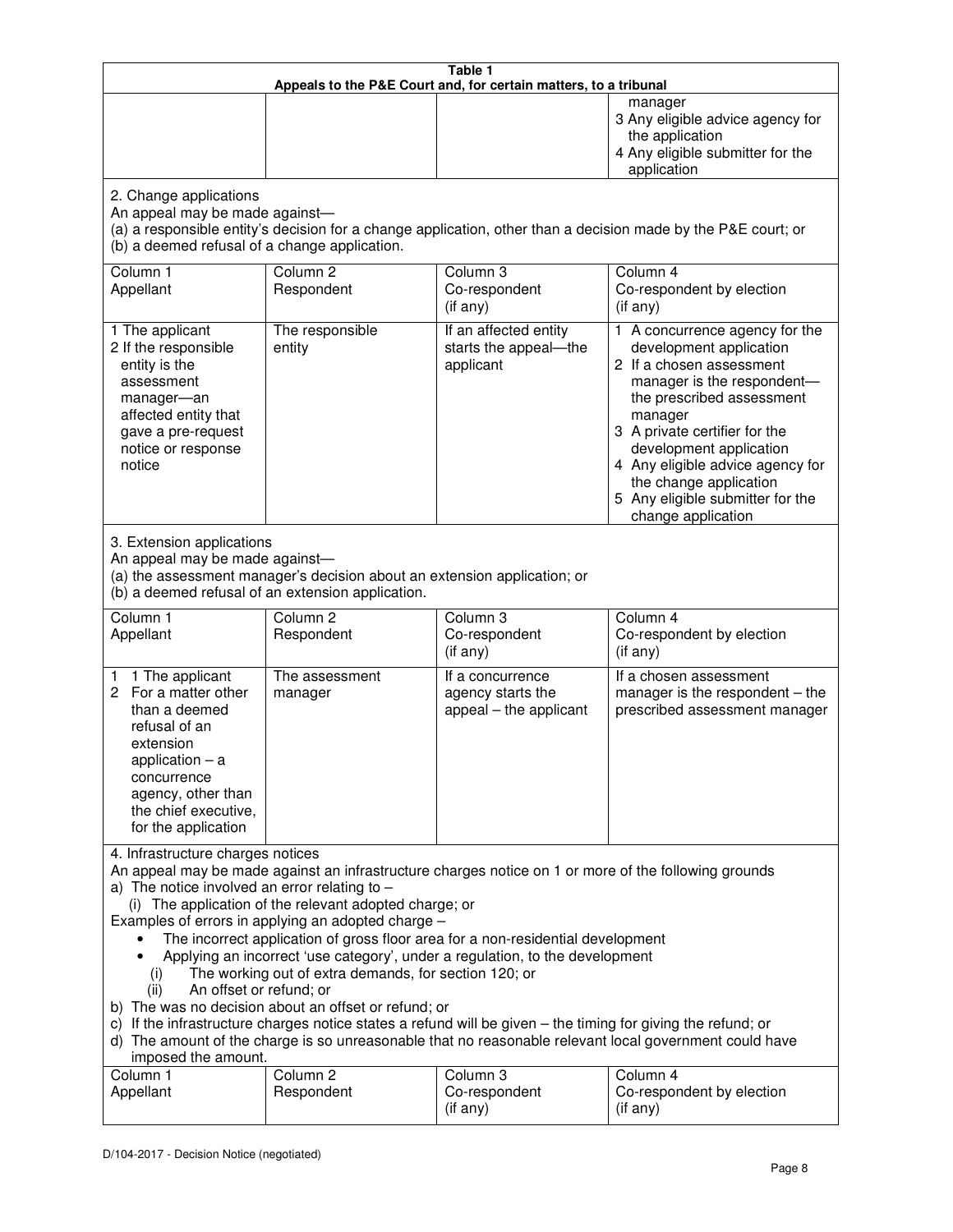| Table 1<br>Appeals to the P&E Court and, for certain matters, to a tribunal                                                                                                                                                                                                                                                                     |                                                                                                                            |                                                                                                                         |                                                                                                                                                                            |
|-------------------------------------------------------------------------------------------------------------------------------------------------------------------------------------------------------------------------------------------------------------------------------------------------------------------------------------------------|----------------------------------------------------------------------------------------------------------------------------|-------------------------------------------------------------------------------------------------------------------------|----------------------------------------------------------------------------------------------------------------------------------------------------------------------------|
| The person given the<br>Infrastructure charges<br>notice                                                                                                                                                                                                                                                                                        | The local government<br>that gave the<br>infrastructure charges<br>notice                                                  |                                                                                                                         |                                                                                                                                                                            |
| 5. Conversion applications<br>An appeal may be made against-<br>(a) the refusal of a conversion application; or<br>(b) a deemed refusal of a conversion application.                                                                                                                                                                            |                                                                                                                            |                                                                                                                         |                                                                                                                                                                            |
| Column 1<br>Appellant                                                                                                                                                                                                                                                                                                                           | Column <sub>2</sub><br>Respondent                                                                                          | Column 3<br>Co-respondent<br>(if any)                                                                                   | Column 4<br>Co-respondent by election<br>(if any)                                                                                                                          |
| The applicant                                                                                                                                                                                                                                                                                                                                   | The local government<br>to which the conversion<br>application was made                                                    | $\blacksquare$                                                                                                          | $\blacksquare$                                                                                                                                                             |
| 6. Enforcement notices                                                                                                                                                                                                                                                                                                                          |                                                                                                                            |                                                                                                                         |                                                                                                                                                                            |
|                                                                                                                                                                                                                                                                                                                                                 | An appeal may be made against the decision to give an enforcement notice.                                                  |                                                                                                                         |                                                                                                                                                                            |
| Column 1<br>Appellant                                                                                                                                                                                                                                                                                                                           | Column <sub>2</sub><br>Respondent                                                                                          | Column 3<br>Co-respondent<br>(if any)                                                                                   | Column 4<br>Co-respondent by election<br>(if any)                                                                                                                          |
| The person given the<br>enforcement notice                                                                                                                                                                                                                                                                                                      | The enforcement<br>authority                                                                                               | $\overline{a}$                                                                                                          | If the enforcement authority is<br>not the local government for<br>the premises in relation to which<br>the offence is alleged to have<br>happened-the local<br>government |
|                                                                                                                                                                                                                                                                                                                                                 |                                                                                                                            | Table 2                                                                                                                 |                                                                                                                                                                            |
| Appeals to the P&E Court only<br>1. Appeals from tribunal<br>An appeal may be made against a decision of a tribunal, other than a decision under<br>section 252, on the ground of-<br>(a) an error or mistake in law on the part of the tribunal; or<br>(b) jurisdictional error.                                                               |                                                                                                                            |                                                                                                                         |                                                                                                                                                                            |
| Column <sub>1</sub><br>Appellant                                                                                                                                                                                                                                                                                                                | Column 2<br>Respondent                                                                                                     | Column 3<br>Co-respondent<br>(i f any)                                                                                  | Column 4<br>Co-respondent by election<br>$($ if any $)$                                                                                                                    |
| A party to the<br>proceedings for the<br>decision                                                                                                                                                                                                                                                                                               | The other party to the<br>proceedings for the<br>decision                                                                  | $\overline{a}$                                                                                                          |                                                                                                                                                                            |
| 2. Eligible submitter appeals<br>An appeal may be made against the decision to give a development approval, or an approval for a change<br>application, to the extent that the decision relates to-<br>(a) any part of the development application for the development approval that required impact assessment; or<br>(b) a variation request. |                                                                                                                            |                                                                                                                         |                                                                                                                                                                            |
| Column 1<br>Appellant                                                                                                                                                                                                                                                                                                                           | Column 2<br>Respondent                                                                                                     | Column 3<br>Co-respondent<br>(if any)                                                                                   | Column 4<br>Co-respondent by election<br>(if any)                                                                                                                          |
| 1 For a development<br>application-an<br>eligible submitter for<br>the development<br>application<br>2 For a change<br>application-an<br>eligible submitter for                                                                                                                                                                                 | 1 For a development<br>application-the<br>assessment<br>manager<br>2 For a change<br>application-the<br>responsible entity | 1 The applicant<br>2 If the appeal is about<br>a concurrence<br>agency's referral<br>response-the<br>concurrence agency | Another eligible<br>submitter for the<br>application                                                                                                                       |

D/104-2017 - Decision Notice (negotiated)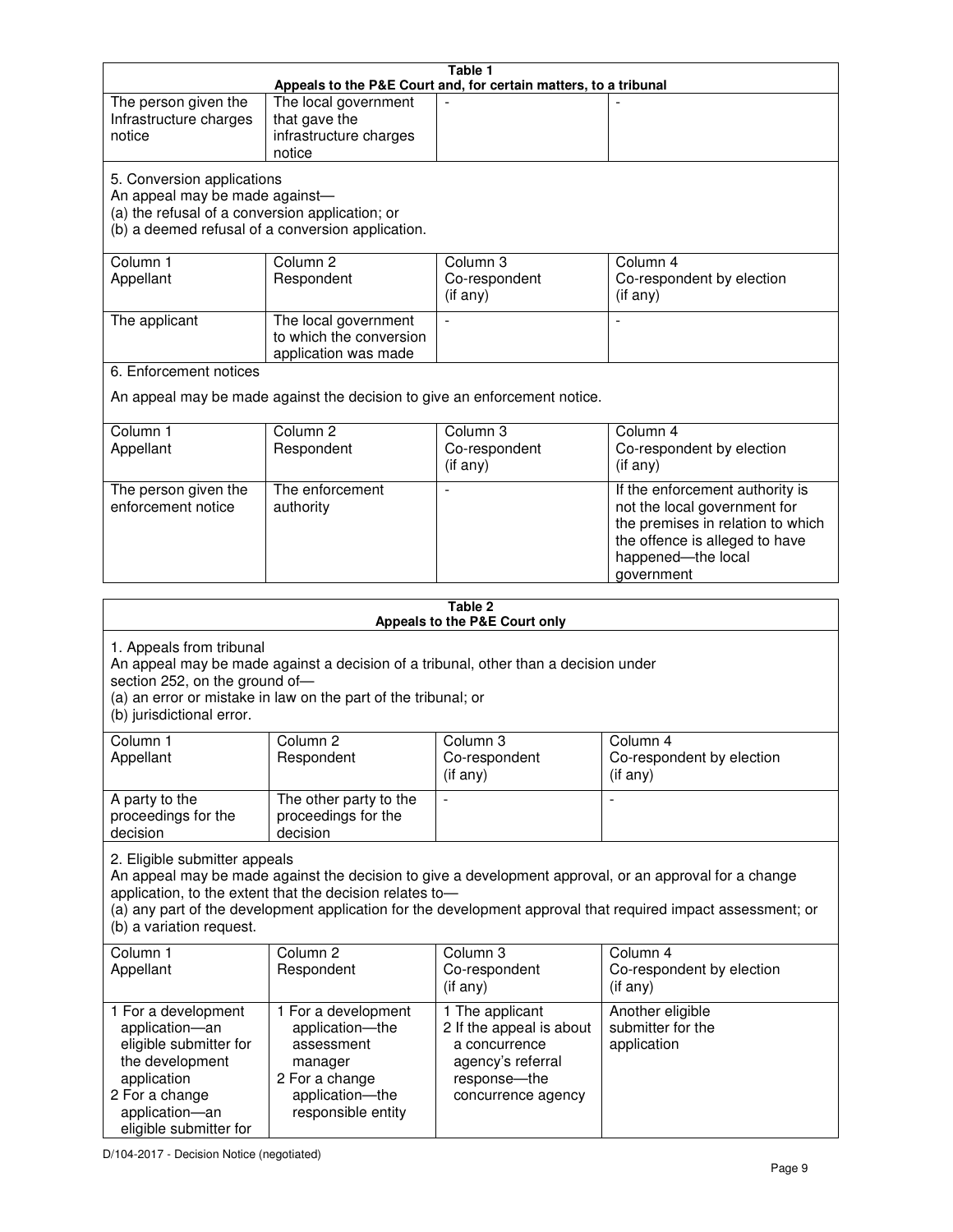| Table 2<br>Appeals to the P&E Court only                                                                                                                                                                                                                                                                                                                                                                           |                                                                                                                                                                                                                                                                     |                                                                                                                         |                                                                                        |
|--------------------------------------------------------------------------------------------------------------------------------------------------------------------------------------------------------------------------------------------------------------------------------------------------------------------------------------------------------------------------------------------------------------------|---------------------------------------------------------------------------------------------------------------------------------------------------------------------------------------------------------------------------------------------------------------------|-------------------------------------------------------------------------------------------------------------------------|----------------------------------------------------------------------------------------|
| the change<br>application                                                                                                                                                                                                                                                                                                                                                                                          |                                                                                                                                                                                                                                                                     |                                                                                                                         |                                                                                        |
| 3. Eligible submitter and eligible advice agency appeals<br>An appeal may be made against a provision of a development approval, or failure to<br>include a provision in the development approval, to the extent the matter relates to-<br>(a) any part of the development application or the change application, for the development approval, that<br>required impact assessment; or<br>(b) a variation request. |                                                                                                                                                                                                                                                                     |                                                                                                                         |                                                                                        |
| Column 1<br>Appellant                                                                                                                                                                                                                                                                                                                                                                                              | Column <sub>2</sub><br>Respondent                                                                                                                                                                                                                                   | Column 3<br>Co-respondent<br>(if any)                                                                                   | Column 4<br>Co-respondent by election<br>(if any)                                      |
| 1 For a development<br>application-an<br>eligible submitter for<br>the development<br>application<br>2 For a change<br>application-an<br>eligible submitter for<br>the change<br>application<br>3 An eligible advice<br>agency for the<br>development<br>application or change<br>application<br>4. Compensation claims<br>An appeal may be made against-                                                          | 1 For a development<br>application-the<br>assessment<br>manager<br>2 For a change<br>application-the<br>responsible entity<br>(a) a decision under section 32 about a compensation claim; or<br>(b) a decision under section 265 about a claim for compensation; or | 1 The applicant<br>2 If the appeal is about<br>a concurrence<br>agency's referral<br>response-the<br>concurrence agency | Another eligible submitter for the<br>application                                      |
|                                                                                                                                                                                                                                                                                                                                                                                                                    | (c) a deemed refusal of a claim under paragraph (a) or (b).                                                                                                                                                                                                         |                                                                                                                         |                                                                                        |
| Column 1<br>Appellant                                                                                                                                                                                                                                                                                                                                                                                              | Column <sub>2</sub><br>Respondent                                                                                                                                                                                                                                   | Column 3<br>Co-respondent<br>(if any)                                                                                   | Column 4<br>Co-respondent by election<br>(if any)                                      |
| A person dissatisfied<br>with the decision                                                                                                                                                                                                                                                                                                                                                                         | The local<br>government to which<br>the claim was made                                                                                                                                                                                                              |                                                                                                                         |                                                                                        |
| 5. Registered premises<br>An appeal may be made against a decision of the Minister under chapter 7, part 4.                                                                                                                                                                                                                                                                                                        |                                                                                                                                                                                                                                                                     |                                                                                                                         |                                                                                        |
| Column 1<br>Appellant                                                                                                                                                                                                                                                                                                                                                                                              | Column <sub>2</sub><br>Respondent                                                                                                                                                                                                                                   | Column 3<br>Co-respondent<br>(if any)                                                                                   | Column 4<br>Co-respondent by election<br>(if any)                                      |
| 1 A person given a<br>decision notice about<br>the decision<br>2 If the decision is to<br>register premises or<br>renew the<br>registration of<br>premises-an owner<br>or occupier of<br>premises in the<br>affected area for the<br>registered premises<br>who is dissatisfied<br>with the decision                                                                                                               | The Minister                                                                                                                                                                                                                                                        |                                                                                                                         | If an owner or occupier starts the<br>appeal – the owner of the<br>registered premises |